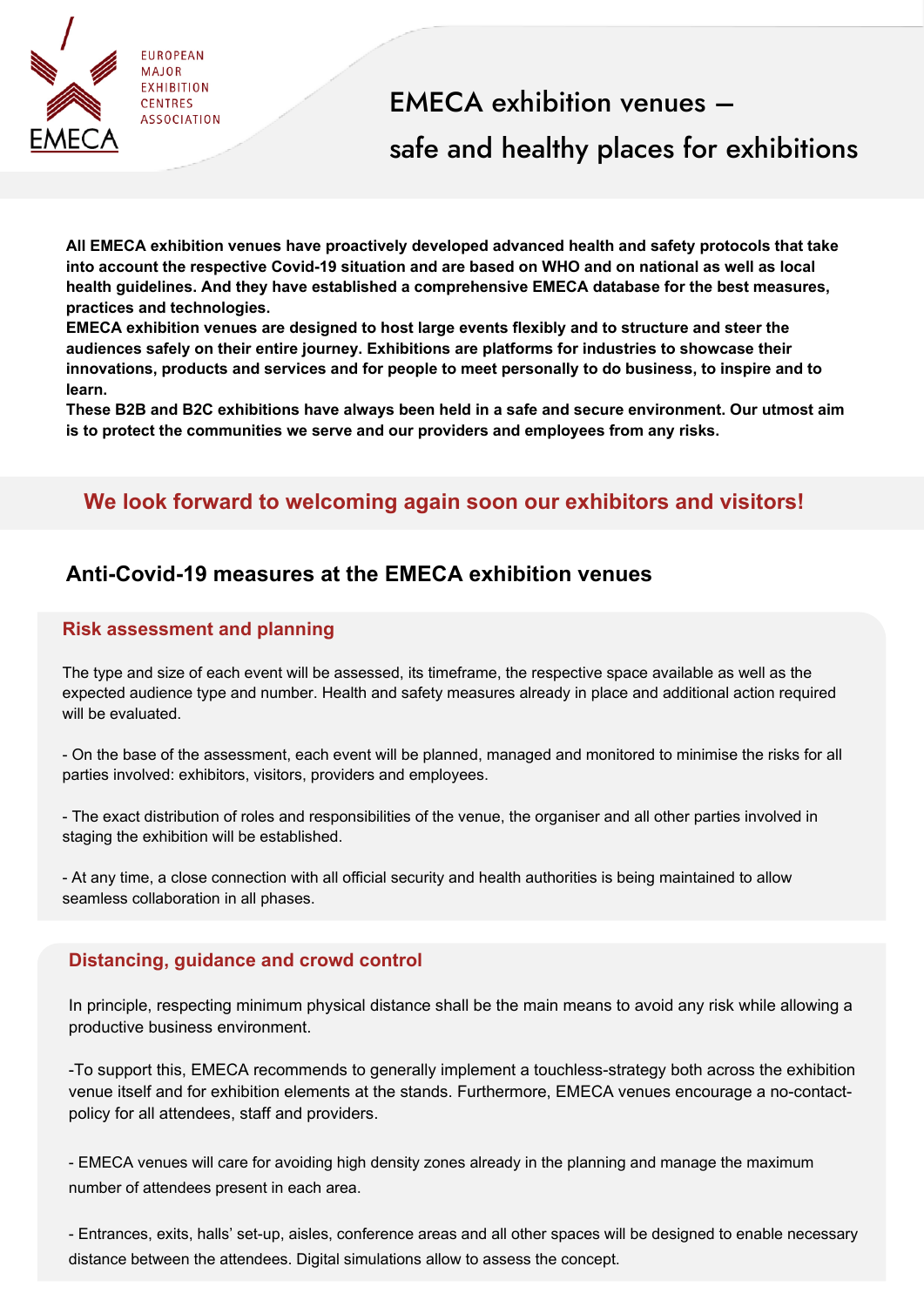- Where the physical distances may not be kept at all times, additional protective measures like wearing face masks or shields will be required. Transparent barriers at counters shall be used at all contact points, e.g. cloakrooms or exhibition customer service.

- Queue management and crowd control mechanisms will guide entry, visitor flows and exit. Technology like real-time control of spaces, flexible digital signage and if necessary introducing access time slots, physical measures like barriers, floor markings, one-way flows and increased number of guides and security staff will support the implementation and complement control.



- Exhibitors will be allowed a limited number of staff at the time at their stand. They will be encouraged to adapt the design of their stands to avoid crowded zones and close contact with the visitors while still allowing optimal product display and presentation. Exhibitors will be invited to use electronic information materials and exchange of contact data. Exhibitors are not allowed to organise any presentations, receptions or other activities that assemble uncontrolled numbers of attendees at their stands.

#### **Sanitary measures, information and training**

- All areas will be ventilated or air conditioned at all times while staff, providers or attendees are present on the fairgrounds.

- Enhanced cleaning, waste removal and disinfection protocols will be set up for all areas.

- A suitable number of sanitising dispensers will be available at all entrances, exits and widely at any other highly frequented or sensitive area, e.g. the catering zones or sanitary installations.

- The exact measures and sanitary policy will be communicated actively and displayed visibly and widely to all attendees, providers and employees.

- Employees and providers will undergo strict training for the specific measures.

- Exhibitors will need to follow a cleaning and disinfection protocol for their stands and exhibits. Control mechanisms will be installed.

- Catering will be organised according to the respective local rules for the gastronomy including enhanced sanitary measures and subject to rigorous surveillance.

#### **Additional health measures**

- Screening employees', providers' and all attendees' health may be introduced if required while fully respecting data protection. This may include collecting or checking health declarations or documentation, temperature tests and offering a process for denying access and dealing with suspect cases in isolation areas in collaboration with local health authorities according to the applicable protocols.

- If available, a tracking app will be an option to offer additional security. It may be optional or obligatory to use, according to the respective infection situation and the applicable legal framework.

- A specific Covid-19 medical service point may be established or the usual permanent medical emergency station may need to be adapted to the specific requirements of Covid-19.